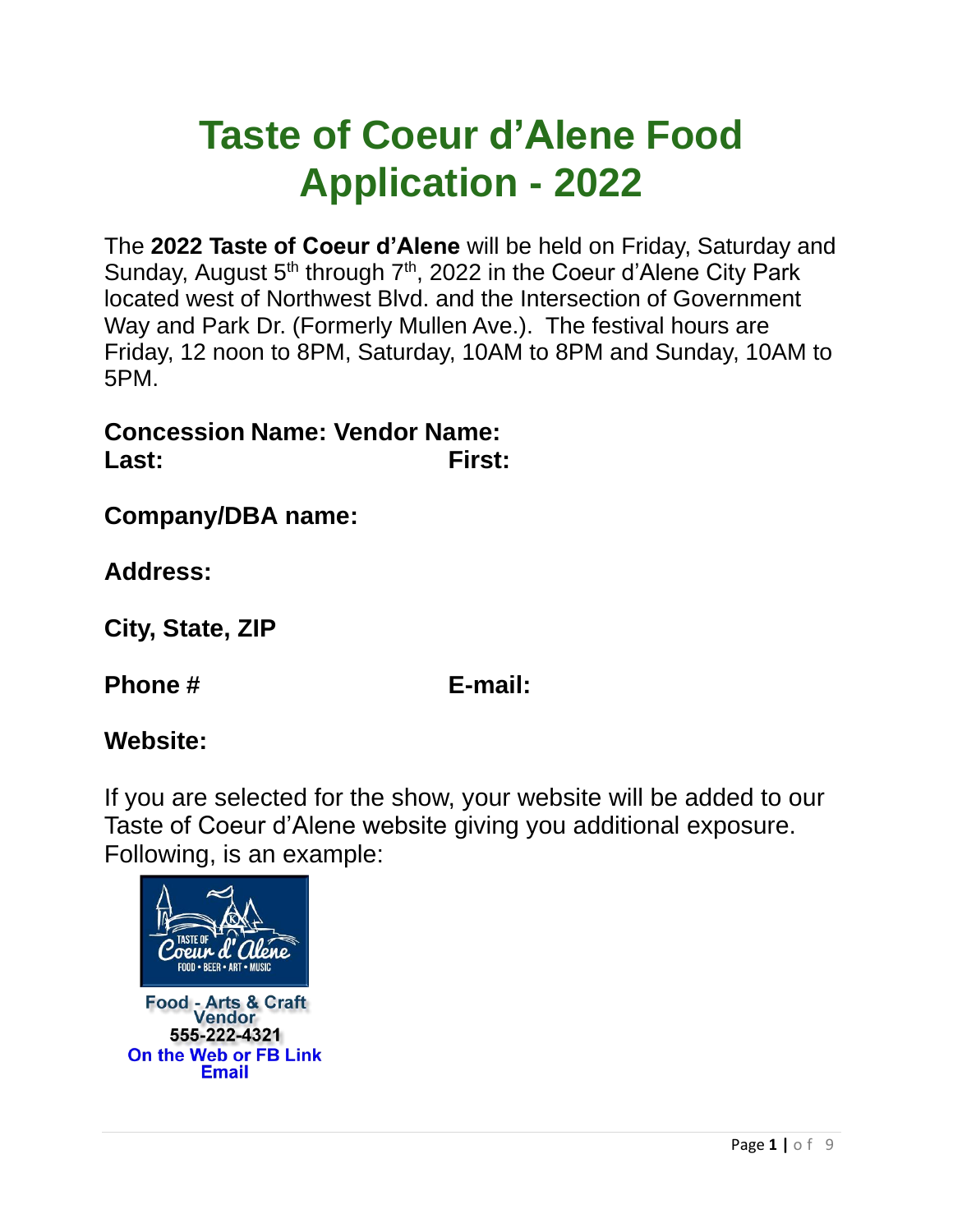What we would like to have, to promote each of our great vendors is:

- 1. Your Vendor Business Name or DBA (Doing Business As) name.
- 2. Your Logo or an image we can use on our Promo page. If you don't have a logo and can provide an image we can use… that would be fine.
- 3. Your Vendor Business Contact Telephone Number
- 4. Your Vendor Business desired email address.
- 5. A Vendor Business Web Link location. Your website link or Facebook would be very helpful.

**Once accepted,** please provide this information to our site manager at [webmaster@panhandlekiwanis.org.](mailto:webmaster@panhandlekiwanis.org)

More promotion examples are available at [https://www.panhandlekiwanis.org/taste-of-cda/vendor](https://www.panhandlekiwanis.org/taste-of-cda/vendor-promos.html)[promos.html.](https://www.panhandlekiwanis.org/taste-of-cda/vendor-promos.html)

# **GUIDELINES & RULES**

# **Location & Dates:**

City Park at Independence Point Coeur d'Alene, Idaho (West)

Show Dates: **8/05/2022- 8/07/2022.** Application Deadline: **5/30/2022 Midnight PST. Food vendors** will be allowed to set up on Thursday, 8/4/2022… beginning at 10:00am.

: REQUIREMENTS:

Images: **2** photos (5X7) of your concession set up outside.

Food Application Fee): **\$25.00** See booth fees below on this application. Only one food booth per vendor is permitted.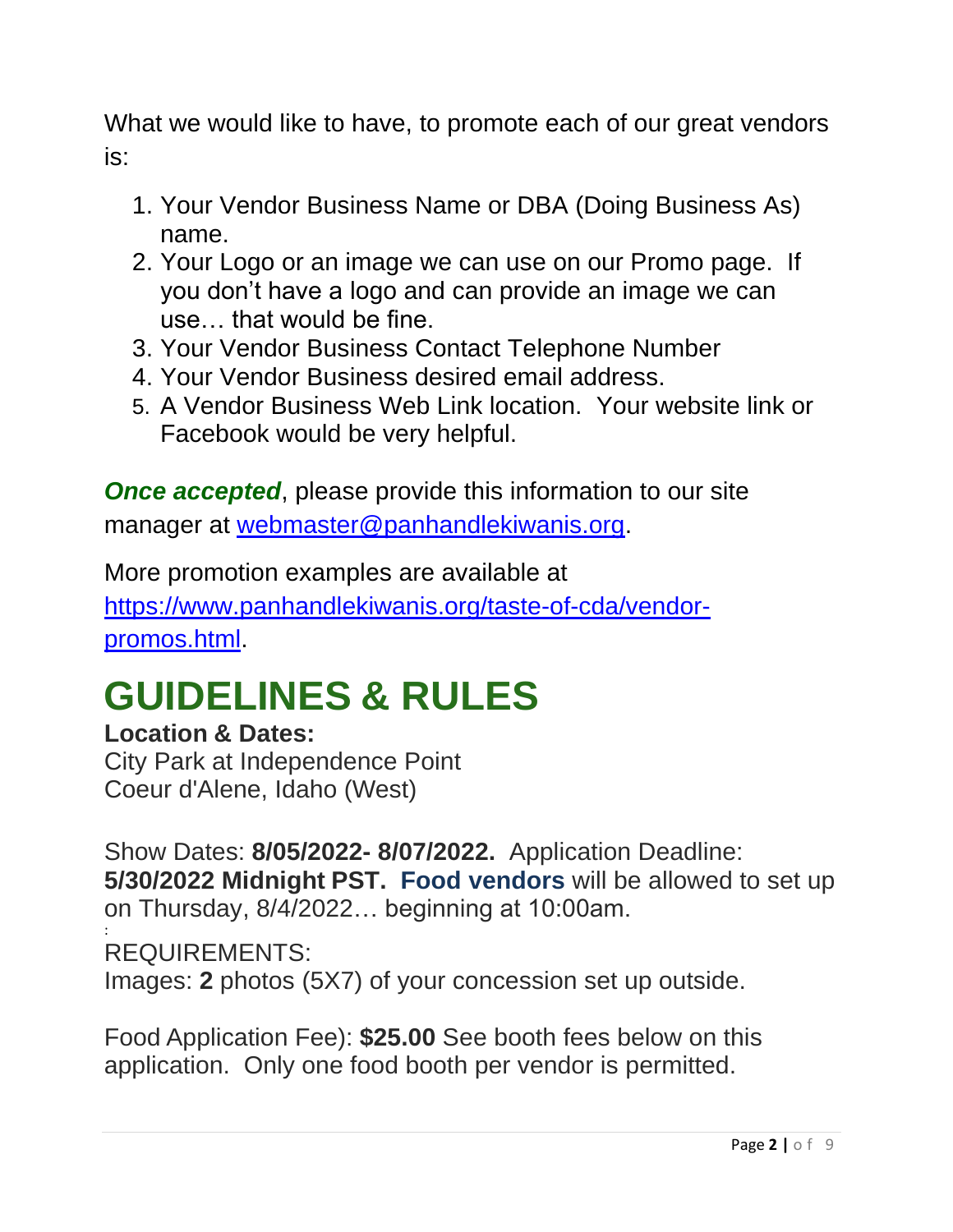Event Summary:

Now in its 34<sup>th</sup> year, Taste of Coeur d'Alene has become one of the Inland Northwest's favorite festivals. Coeur d'Alene City Park on beautiful Lake Coeur d'Alene in the summer is the ideal location for this event, attracting more than 50,000 seasonal and year-round residents and tourists, over three days. The festival's fine art and crafts are showcased al fresco. The festival also features live professional music and a variety of quality foods and beverages including a beer garden featuring local micro brews. Admission to the festival is free to the public.

Taste of the Coeur d'Alene takes place Friday, Saturday and Sunday, **August 5 th through August 7 th , 2022**

#### **Important Dates:**

May 1ST - Deadline for consideration for last years spots for returning vendors.

May 30th - Deadline for online submission for jury, June 15th -

Payment Due in Full for all vendors **Cancellation:** Initial

Any request for cancellation must be received by July 1<sup>st</sup> and will incur a 20% charge against the applicable booth fee. Application fees are non-refundable. Cancellation of this event by the sponsor will result in a full refund to vendor of Application and any booth fees paid.

### **Show Hours:** Initial

Friday August  $5<sup>th</sup>$ , 12:00PM to 8:00PM Saturday August 6<sup>th</sup>, 10:00AM to 8:00PM Sunday August 7<sup>th</sup>, 10:00AM to 5:00PM (Note change in close time)

**Parking: Initial\_\_\_**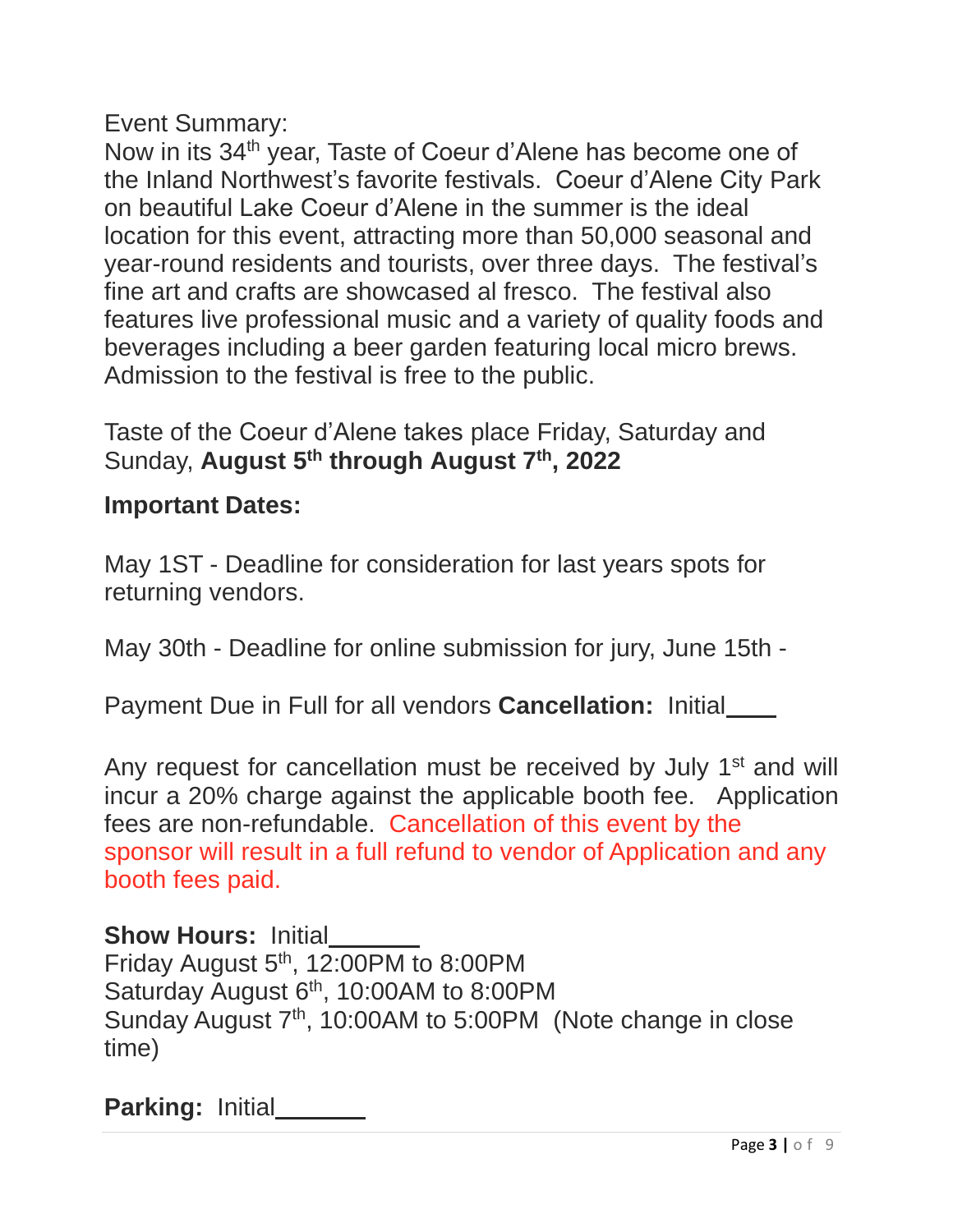The City of Coeur d'Alene has added 200 new paved parking spaces adjacent to the show site. Management of parking is handled by Diamond Parking. Overnight parking permission for vendors, is allowed with the purchase of a full day parking pass. NO CAMPING OR RV's OVERNIGHT IN THE PAID PARKING LOTS!

### **Special Requests:** Initial

Every effort will be made to honor requests, but last year's space is not guaranteed.

# **Rules/Regulations Initial**

# **Sales, Sales Tax and Permits:**

Idaho Panhandle Kiwanis does not charge a commission on sales transacted by exhibitors/vendors. You retain 100% of all sales. Idaho has a sales tax of 6%. It is required that all exhibitors/ vendors have an Idaho Sales Tax Permit Number. \*\***Tax forms and instructions will be provided to all participants filled out based on application information at Check-in for signature. You will not receive your booth location until the tax form is completed. \*\***

### **Security:**

Overnight roving security is provided on Thursday (for Food Vendors), Friday, and Saturday nights. However, Idaho Panhandle Kiwanis assumes no responsibility for the exhibitor's products during Taste of the Coeur d'Alene. Therefore, the exhibitor should secure their booths at night.

### **Terms:**

This event will remain open Rain or Shine, the cancellation or closing of Taste of Coeur d'Alene due to extreme weather or other acts of God will be at the sole discretion of the Idaho Panhandle Kiwanis. **THERE WILL BE NO REFUNDS.**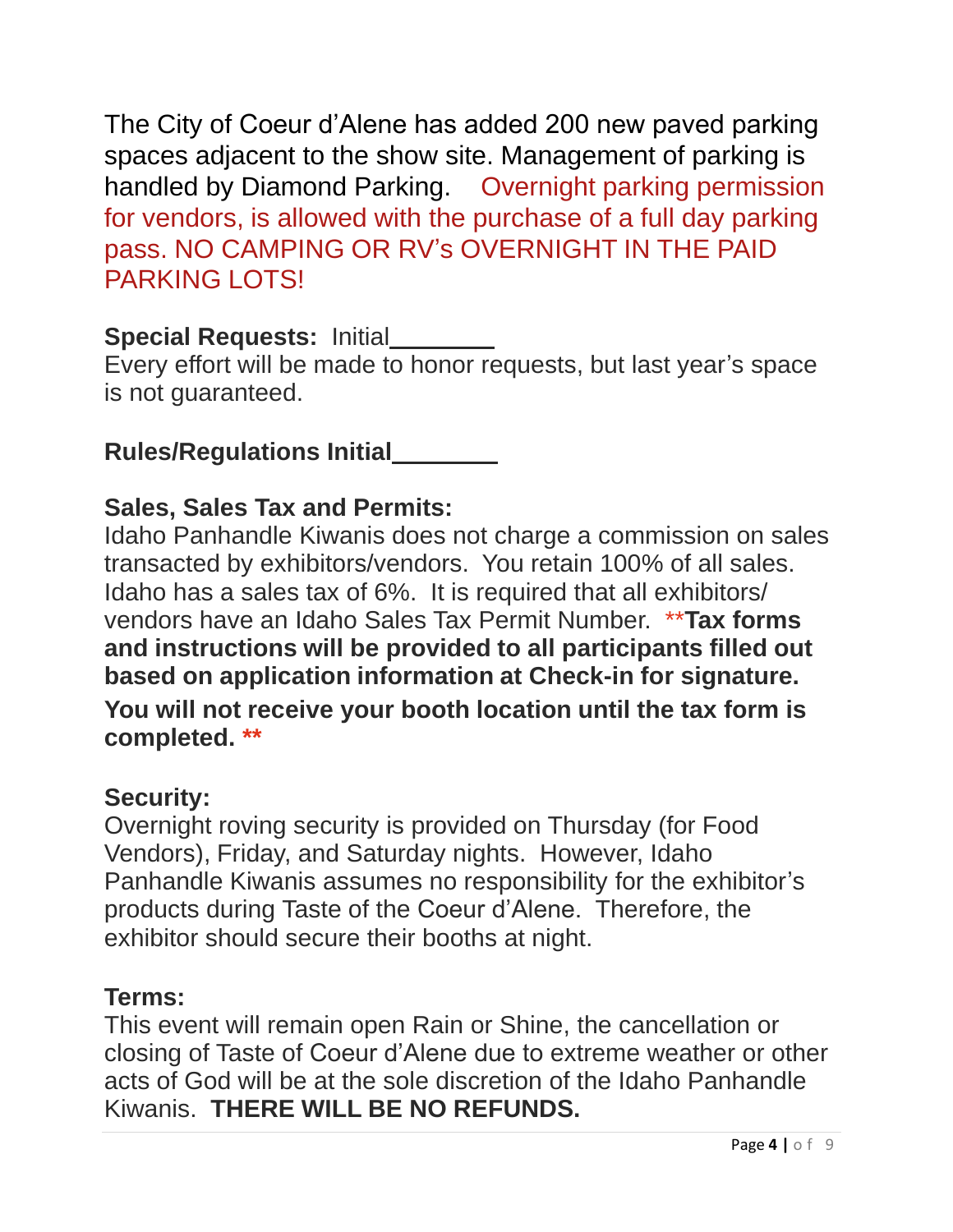Exhibitors who close their booth space at any time prior to the advertised daily closing times of the show risk being banned from future shows.

### **FAILURE TO COMPLY WITH THE ABOVE RULES AND REGULATIONS MAY RESULT IN NOT BEING ALLOWED IN FUTURE SHOWS. Coeur d'Alene Parks Department Initial**

**These specific rules are extracted below from the full City ordinance 95-083: The following rules and regulations shall also apply to all persons using any city park:**

- a) No cars or trucks, except city vehicles, are allowed on the park grounds. (Without specific limited permission)
- b) No nailing or stapling is allowed on any park fixtures, building or trees.
- c) No overnight camping is allowed in the park or in parking lots.
- d) No dogs are allowed in the park, except on paved paths.
- e) No alcohol is allowed in the park (Except by special permit).
- f) No glass containers are allowed in the park.
- g) No fences or barriers shall be erected on park grounds. h) All water amenities are prohibited in city parks, e.g., misters, dunk tanks, water slides, kiddie pools, and water balloons.
- h) Noise decibel levels must not exceed 65 decibels as per Ordinance #2416

Failure to comply with the above rules and regulations may result in cancellation of the event. Damage to facilities that is directly related to the event will be billed to the person responsible.

For a full copy of the regulations, please see the show staff the morning of vendor processing.

# **FOOD VENDORS Initial**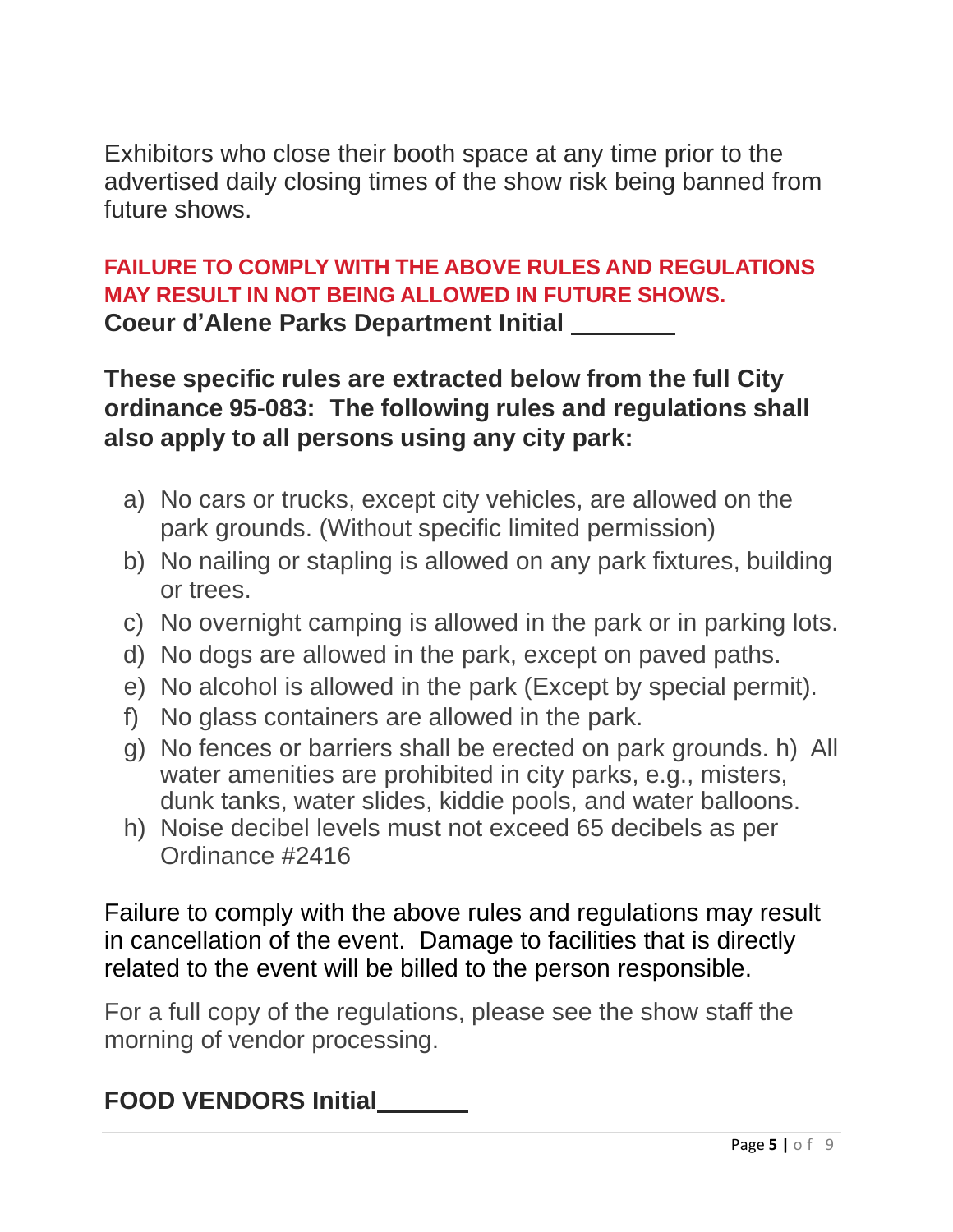Setup will be on Thursday, August  $4<sup>th</sup>$ . You will be given a time to setup prior to that date. We will only guarantee setup at this time. Additional information and instructions will be emailed upon application acceptance.

**NO LEMONADE, SLUSHIES, SLURPIES, TEAS, FROZEN JUICES, COFFEES OR SPECIALTY DRINKS WITHOUT PRIOR APPROVAL** - If you would like to serve these items, they must be noted as a menu item and require approval to limit duplication of consumer choices.

**Menu:** A menu of what you want to sell at the Taste of Coeur d'Alene, must accompany your application. Note: This does not mean you're whole menu, but just what you propose to sell. This submission does not guarantee that those foods will be approved.

**Electricity:** One (1) 20-amp 120v outlet is included with the booth fee. There are no 220v outlets available. There may be additional 20-amp 120v plugs available, at an additional cost of \$50 per plug. In order to utilize the plug-in you must have two (2) commercial grade (10 gauge) extension cords that are a minimum of 100 feet long. Please be prepared and bring the proper supplies! No nonconforming extension cords will be allowed.

Idaho Panhandle Kiwanis will have control over booth locations as required for electrical needs.

Idaho Panhandle Kiwanis is not responsible for any spoiled food products, should your freezer and or refrigerator shut off.

If possible, please use propane to prepare hot food. If your power needs are greater than what is provided, whisper-quiet generators are allowed.

**Ice –** Ice will be sold in 20lb bags for a cost of \$5.00 per bag and is available at the Idaho Panhandle Kiwanis information booth.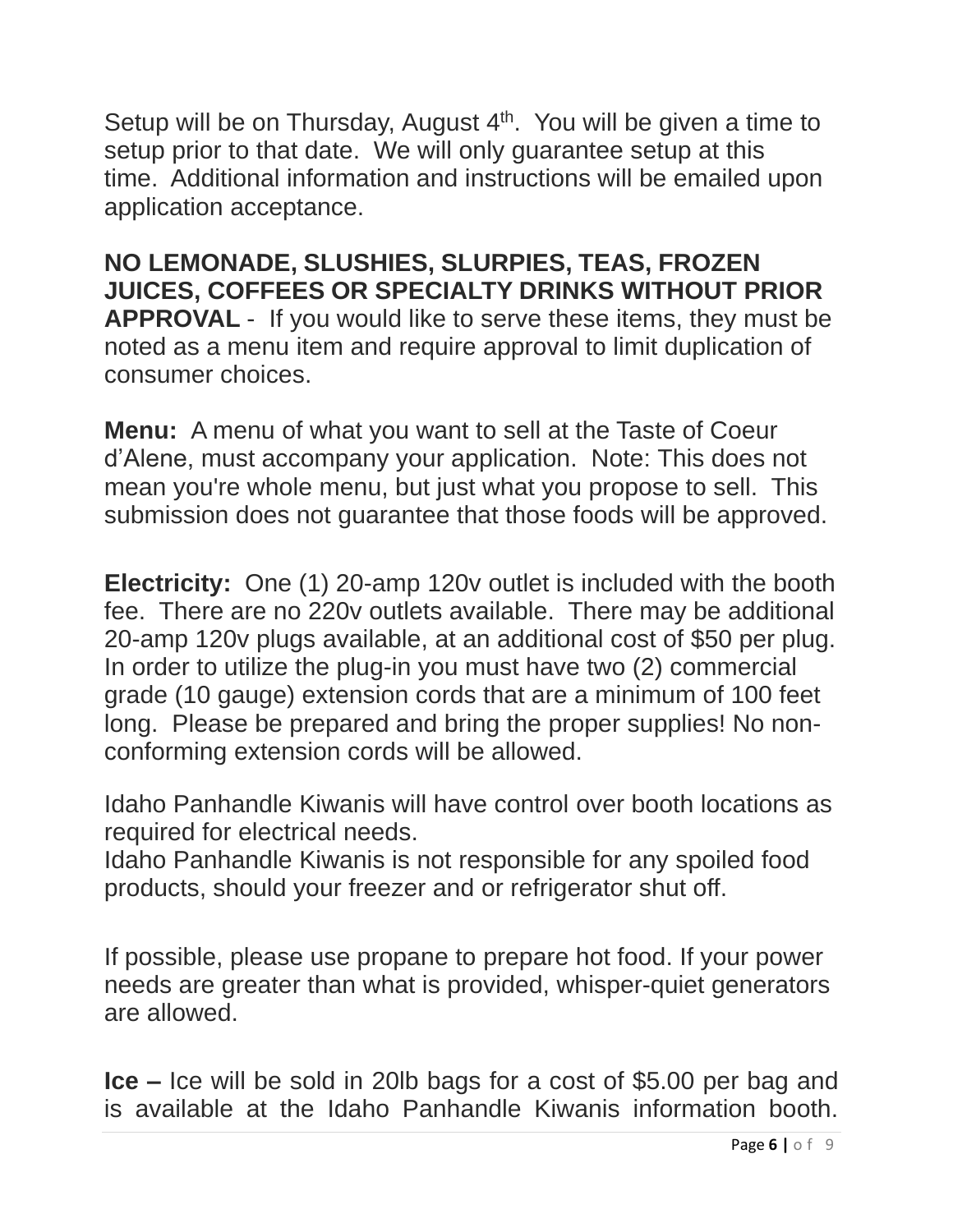**Beverages –** Non-Alcoholic beverages are now allowed for sale by vendors. If you choose to serve beverages, please include this in your menu-items on page one. Alcoholic beverages are limited to the beer garden only. Other beverage sales are incorporated into your booth fee. The Idaho Panhandle Kiwanis Club will have a water concession as a convenience to visitors, but this should not impair your beverage sales.

**Health Department –** Concessions must have a Temporary Food Permit issued by Panhandle Health District One/ Idaho. You must contact them 45 days prior to event, even if you already have a permit. Without the proper permit for your operation, they will ask you to leave the Park. There will be no refund. 208-667-9513.

**Vehicles –** ALL vehicular traffic must be removed from the Park by 9:00 am each day and will not be permitted back into Park until after 9:00 pm. THERE WILL BE NO EXCEPTIONS!

**Grease –** Do not put any grease, oil or waste material into the trashcans or dumpster. Disposal of these materials is the responsibility of each individual concessionaire.

### **Safety – Each booth is required to have a First Aid Kit and Fire Extinguisher (Approved by Fire Department).**

**Garbage –** Each booth must provide trash containers and heavyduty trash bags to contain your waste material. All cardboard boxes must be broken down and removed from Park. DO NOT place cardboard or waste in or around Park trash containers or dumpster.

**Appearance -** Please keep your products and work area confined to your space and neat.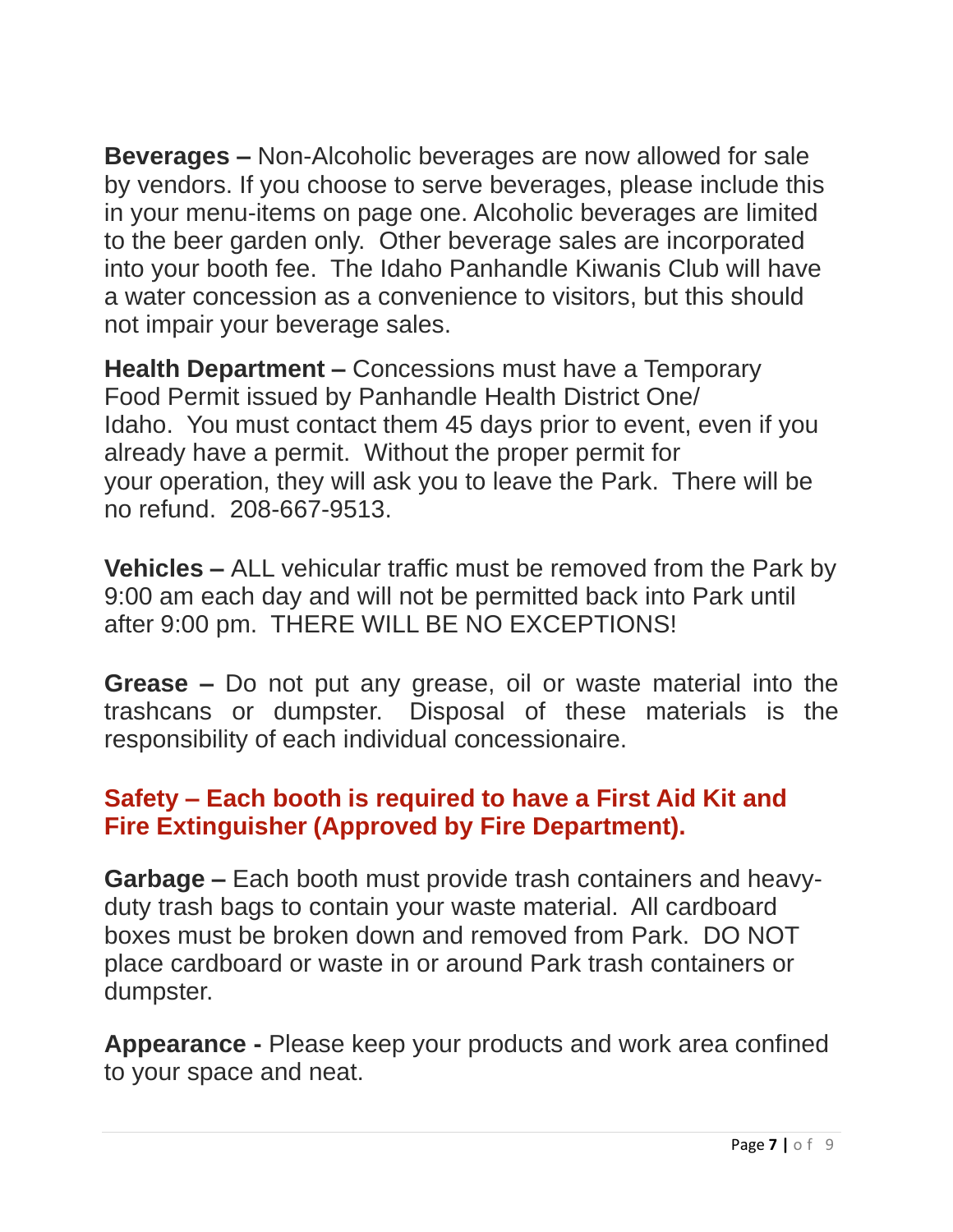**Set-Up –** You will be notified of your set-up time prior to August 4<sup>th</sup>. Concessions must be set-up and ready to serve food no later than 11 AM on Friday and 10:00 am each morning Saturday and Sunday, and remain open Rain or Shine, regardless of food supply- **you must stay open and man your booth until closing**.

**Teardown –** On Sunday, Food Vendors will be allowed to bring in their vehicles to load only after their booth space is packed and ready - a Kiwanis member will give you an exit slip which will be needed to get your vehicle into the park. You must be packed up and out of the Park no later than 9:00 PM; as the sprinklers will come on at that time. NO EXCEPTIONS!

**City Ordinance's –** No dogs, alcoholic beverages (Except by special permit) or glass containers allowed in the Park and no stakes are to be driven into the Park ground. Please review city rules included with your application.

**Sales and Sales Tax** – Idaho Panhandle Kiwanis does not charge a percentage of sales transacted by vendors. You retain 100% of all sales. Coeur d'Alene has a sales tax of 6%. It is required that all vendors have an Idaho Sales Tax Permit number. Tax forms and instructions will be provided to all participants at check-in.

**Fees: Application Fee** - **\$25 Food Vendors, due at time of application.**

**Booth Fees: Food booths will be charged \$50 per front foot on the main food road, including trailer tongues if present. No side order or service allowed! Booths will be measured to the next larger half-foot by Taste staff on opening day to make sure size conforms to payment received. My booth has \_\_\_\_ feet of frontage including a trailer tongue if present.**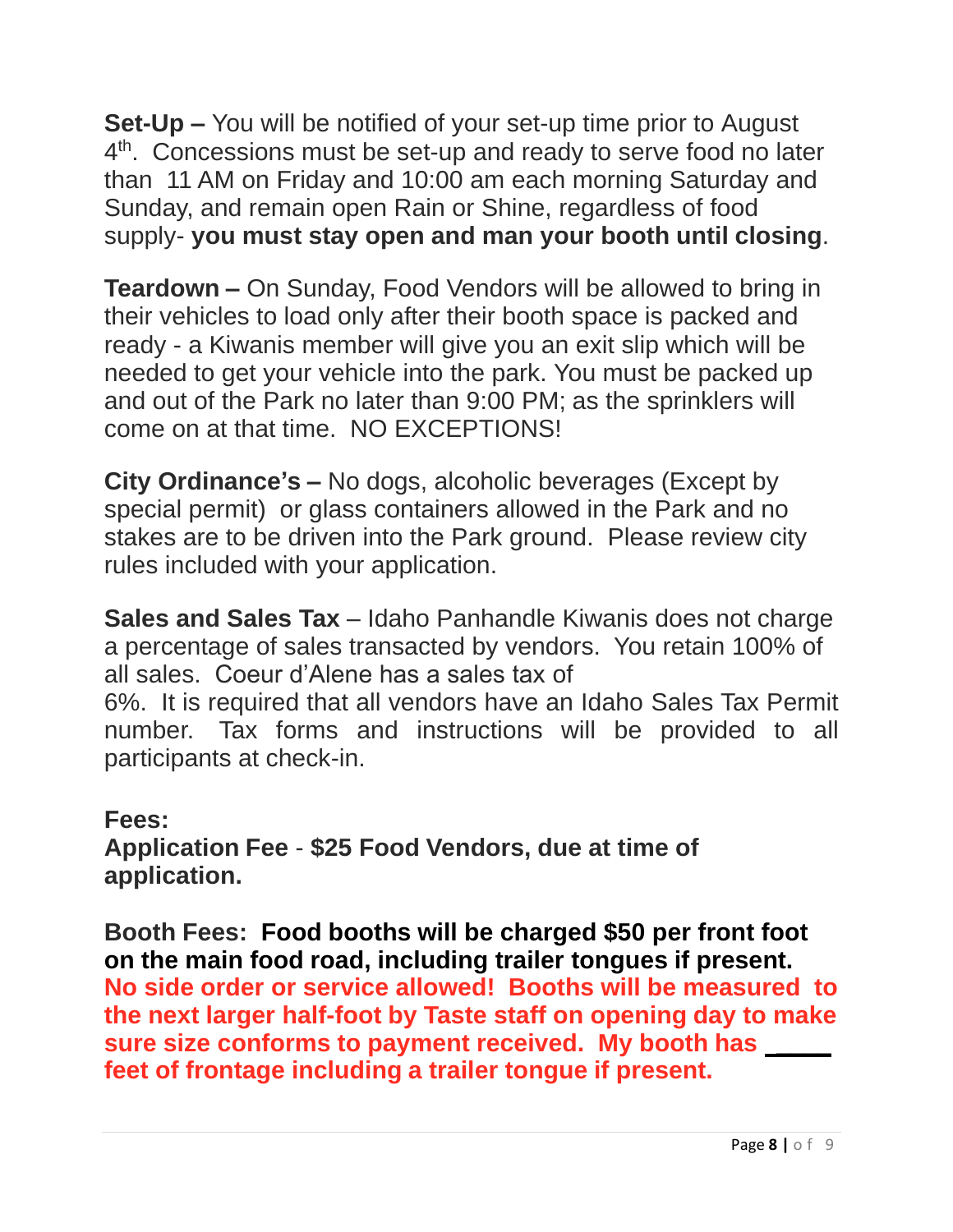By signing below, I certify that I have read and initialed the above rules and regulations:

# **Signature**

Mail Completed Application with a \$25 check payable to Panhandle Kiwanis to:

Panhandle Kiwanis PO Box 3014 Coeur d'Alene, ID 83816-3014 Attn: Taste of CdA

- 1. Returning vendor? Yes No
- 2. If yes, if possible, would you like the same space as last year?

Yes No

- 3. What was that space number if you recall?
- 4. Do you have any special needs for booth space?
- 5. How did you hear about our show?
	- A. Returning vendor
	- B. Friend
	- C. Kiwanis website